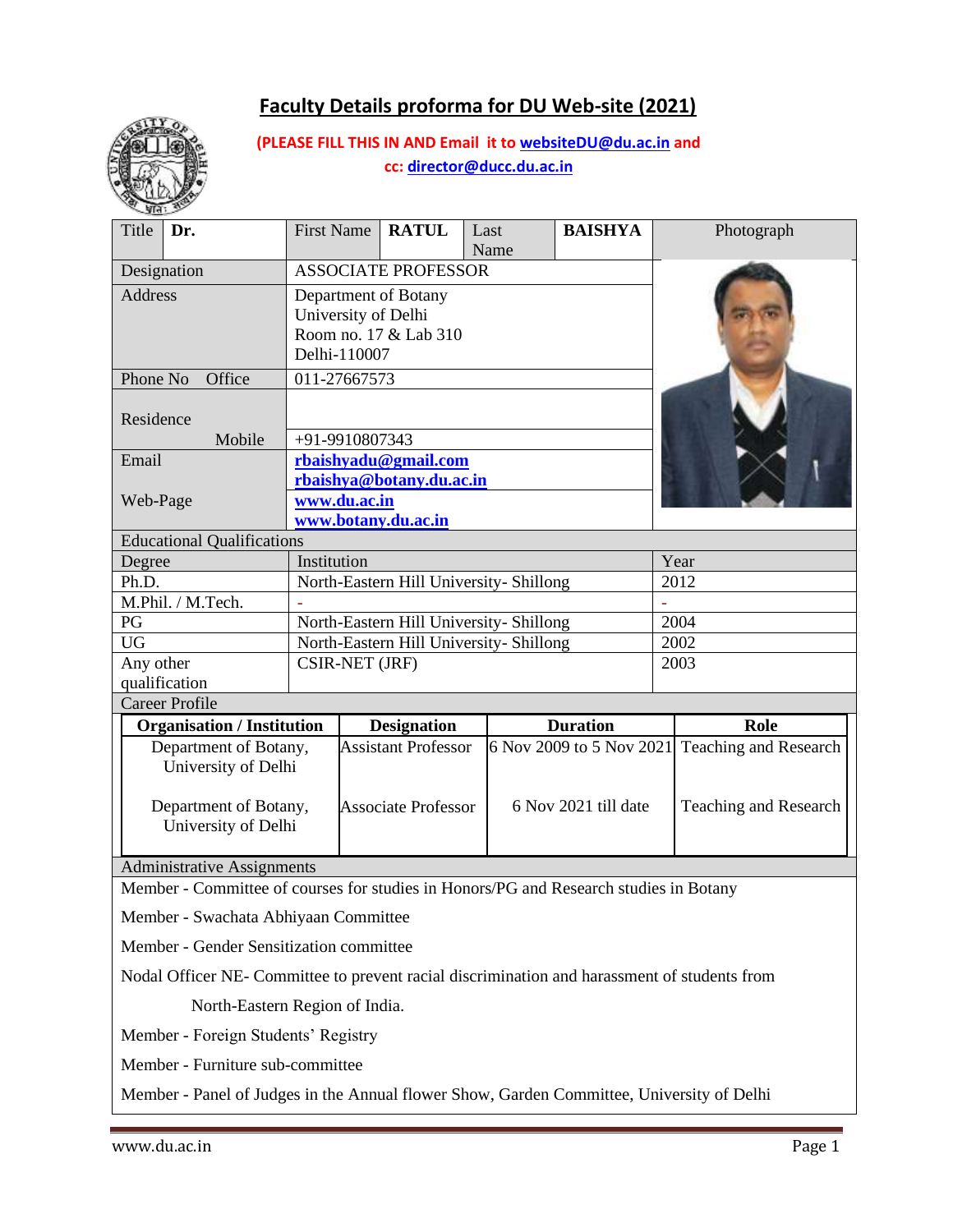Member - Department Promotion Committee (DPC) for Colleges and Departments

Member - UGC Journal Uploading Committee

Member - M.Phil/Ph.D. Course reform committee

Member - Students' Lounge committee.

Member - Students' Teachers Interaction.

Member – Departmental clearance

Member - Repairs & maintenance

Member - Grievance Committee for UG/PG/M.Phil/Ph.D. admission

Member - Board of Research Studies, Faculty of Science

Member - Departmental Research Committee (DRC)

Member - Internet restoration committee and others assigned by the Department.

**Areas of Interest / Specialization**

My research interest revolves around Environmental issues, Biodiversity conservation, Ecology, Ecosystem process and function, Mountain research, biomass and carbon sequestration research in different ecosystems, Environment Impact Assessment, Abiotic stress, Climate change effects and Plant productivity, Soil and plant nutrition.

Subjects Taught

M.Sc. Botany

M. Sc. II, C-VIII-Plant Ecology

BOT 202. Systematics, Evolution & Environmental Science

BOT 304. Principles of Ecology

BOT 306. Bioinformatics, Computational Biology and Biostatistics

BOT 405. Agricultural Ecology: Principles and Applications

BOT 409. M.Sc. Dissertation

BOT-Core-3001. Principles of Ecology and Environmental Science (CBCS)

BOT-Open Elective-3051. Climate Change and Ecosystem Function (CBCS)

BOT-Elective-4009. Agricultural Ecology (CBCS)

BOT-Elective-4004: Bioinformatics, Computation Biology & Biostatistics (CBCS)

BOT-Elective-4017. Dissertation (CBCS)

M.Phil. course Paper - Population Biology (8A) and Ecological Adaptations (9A)

Ph.D. course work Group 3 (Methods of Field Biology)

M.Phil/Ph.D. course work (Revised 2018 onwards).

RM-2. Statistics for Biologists

EL-2. Community Ecology

EL-16. Population Ecology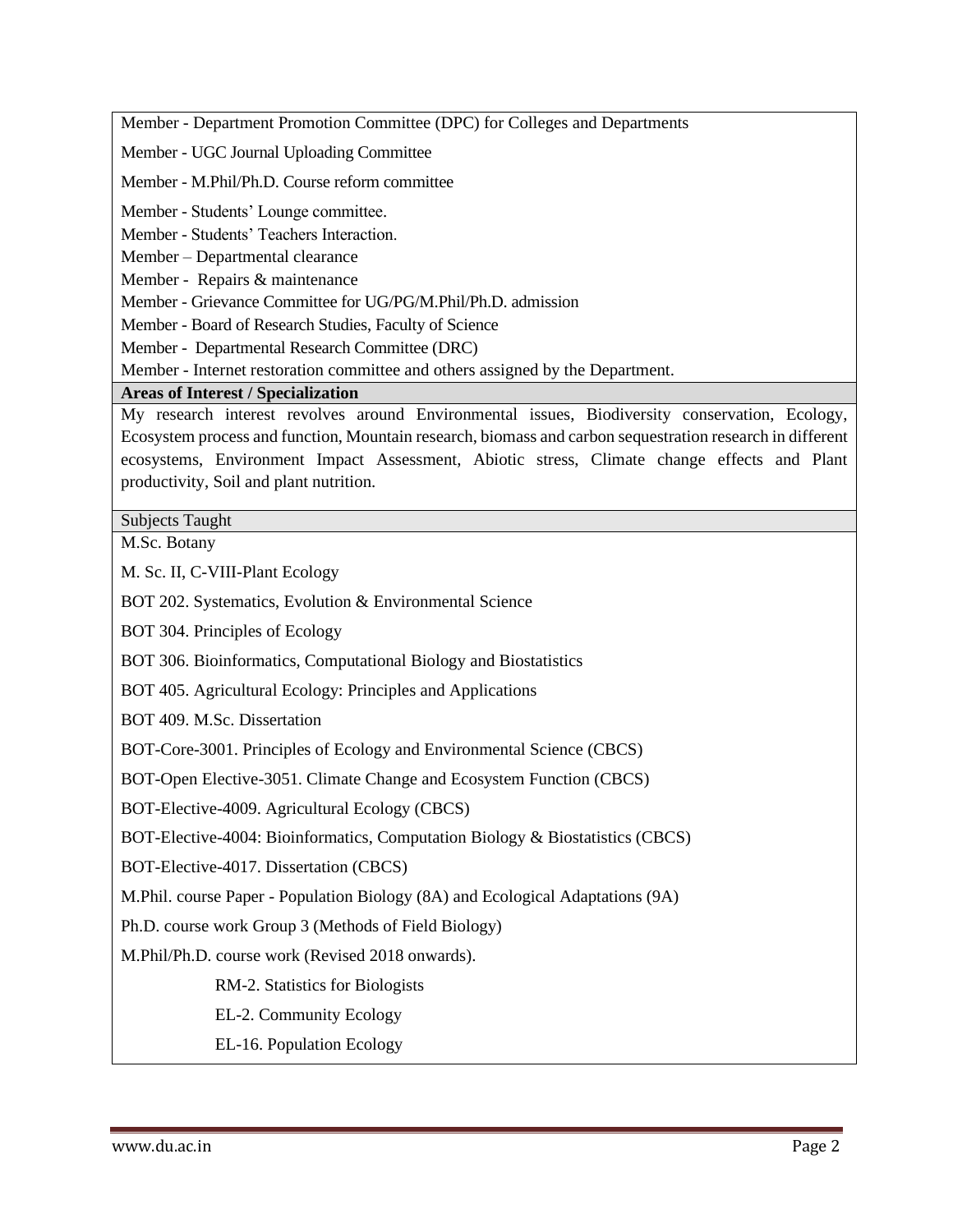### **REVIEWER OF INTERNATIONAL AND INDIAN JOURNALS**

Proceedings of the National Academy of Science, India Section: Biological Science, Springer

Ecological Processes, Springer

Journal of Forestry Research, Springer

Journal of Biosciences, IAS, India

Ecosystem Services, Elsevier

Phytomorphology, ISPM, India

Tropical Ecology, Springer

Vegetos, Springer

Environmental Sustainability, Springer

|                | Time table of the subjects taught during the current semester                                                             |                                 |                                                                                          |                               |
|----------------|---------------------------------------------------------------------------------------------------------------------------|---------------------------------|------------------------------------------------------------------------------------------|-------------------------------|
| S.No.          | <b>Subject</b>                                                                                                            | <b>Days</b>                     | <b>Time</b>                                                                              | <b>Classroom</b>              |
| $\mathbf{1}$   | Principles of Ecology and<br><b>Environmental Science</b><br>BOT-CORE-3001<br>(Theory)<br>16 August - 9 September, 2021)  | Monday<br>(Theory)              | 11 am $- 1:00$ pm                                                                        | <b>ONLINE</b><br><b>CLASS</b> |
| $\overline{2}$ | Principles of Ecology and<br><b>Environmental Science</b><br>BOT-CORE-3001<br>(Practical<br>16 August - 9 December, 2021) | Monday<br>(Practical)           | 1:30 pm $-$ 5:30 pm                                                                      | <b>ONLINE</b><br><b>CLASS</b> |
| $\mathbf{3}$   | Climate Change and Ecosystem<br>Function<br>BOT-Open Elective-3051<br>(Theory only)<br>16 August - 9 December, 2021)      | Saturday                        | $11:00$ am $-1:00$ pm                                                                    | <b>ONLINE</b><br><b>CLASS</b> |
| $\overline{4}$ | <b>Agricultural Ecology BOT-</b><br>ELECTIVE-4009 Theory & Practical<br>Jan 4 - April 29, 2021                            | Monday<br>(Theory & Practical)  | Theory:<br>$8:45$ am $-11:30$<br>am<br>Practical:<br>$1:30 \text{ pm} - 5:30 \text{ pm}$ | <b>ONLINE</b><br><b>CLASS</b> |
| 5              | Bioinformatics, Computational<br>Biology and Biostatistics BOT-<br>ELECTIVE-4004 Theory & Practical<br>Jan-April 2021     | Tuesday<br>(Theory & Practical) | Theory:<br>$8:45$ am $-11:30$<br>am<br>Practical:<br>$1:30 \text{ pm} - 5:30 \text{ pm}$ | <b>ONLINE</b><br><b>CLASS</b> |
| 6              | BOT 4017: M.Sc. Dissertation<br>Jan-April 2021                                                                            | <b>ONLINE GUIDANCE</b>          |                                                                                          |                               |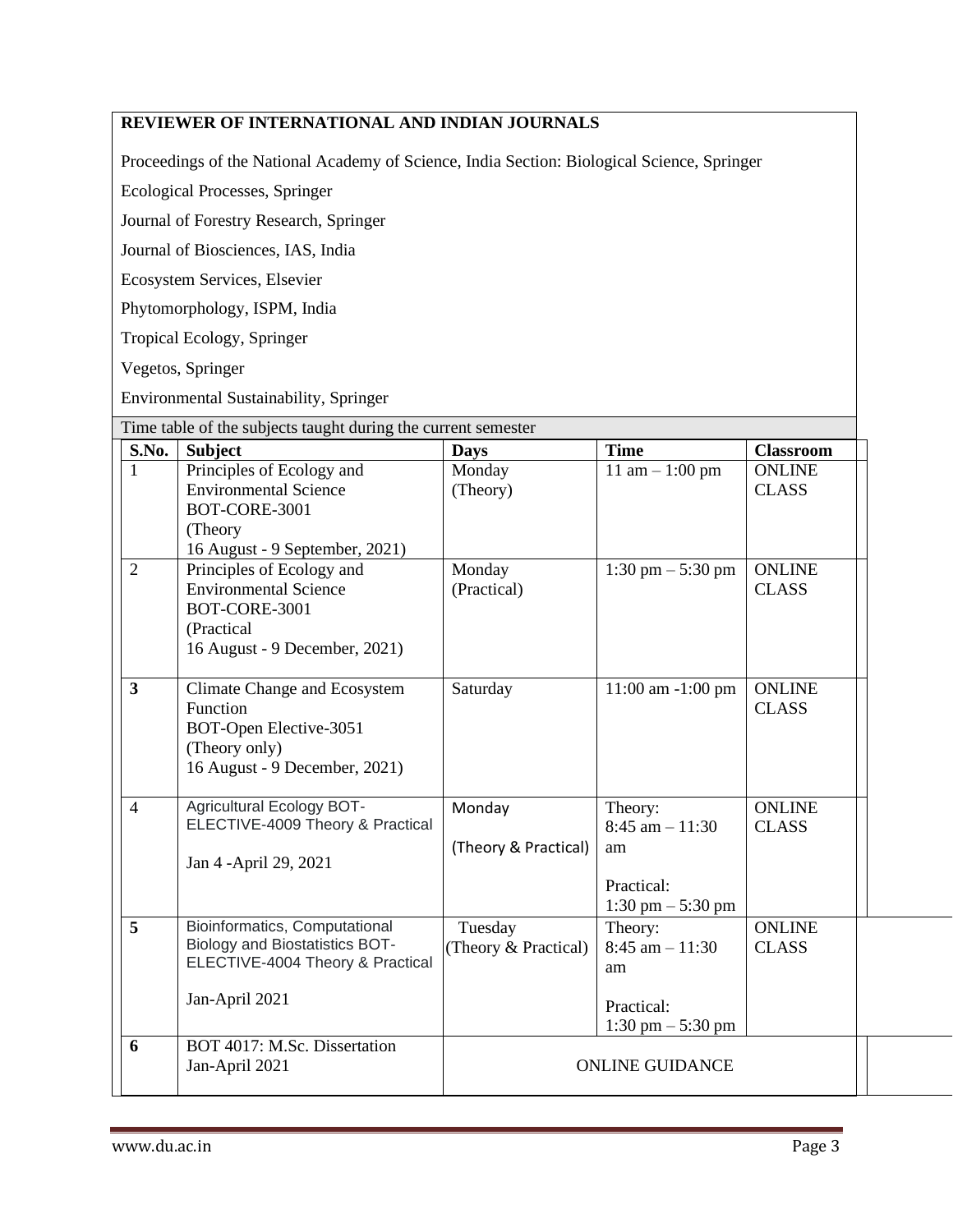| 7  |                                                                                        | Ph.D./M.Phil. Course Work                                                                             | Thursday           | $11:30$ am $-5:30$ pm  | <b>ONLINE</b>                 |            |  |  |
|----|----------------------------------------------------------------------------------------|-------------------------------------------------------------------------------------------------------|--------------------|------------------------|-------------------------------|------------|--|--|
|    |                                                                                        | RM-02 (Statistics for Biologists)                                                                     | Theory & Practical |                        | <b>CLASS</b>                  |            |  |  |
|    |                                                                                        | 9 September – 30 September 2021                                                                       |                    |                        |                               |            |  |  |
| 8  |                                                                                        | Ph.D./M.Phil. Course Work                                                                             | Tuesday            | $11:30$ am $- 5:30$ pm | <b>ONLINE</b>                 |            |  |  |
|    |                                                                                        | EL-02 (Community Ecology)                                                                             | Theory & Practical |                        | <b>CLASS</b>                  |            |  |  |
| 9  |                                                                                        | 10 August - 31 August 2021                                                                            |                    |                        |                               |            |  |  |
|    |                                                                                        | Ph.D./M.Phil. Course Work                                                                             | Tuesday            | $11:30$ am $-5:30$ pm  | <b>ONLINE</b><br><b>CLASS</b> | Click here |  |  |
|    |                                                                                        | El-16 (Population Biology)<br>7 September – 28 September 2021                                         | Theory & Practical |                        |                               | text.      |  |  |
|    |                                                                                        |                                                                                                       |                    |                        |                               |            |  |  |
|    |                                                                                        | <b>Research Guidance</b>                                                                              |                    |                        |                               |            |  |  |
|    |                                                                                        | 1. Supervision of Doctoral Thesis (Completed/Viva-voce awaited)                                       |                    |                        |                               |            |  |  |
|    | i.                                                                                     | Urvashi Tomar (Awarded on 5 October 2020): "SOIL CARBON SEQUESTRATION,                                |                    |                        |                               |            |  |  |
|    | MICROBIAL ACTIVITY AND NUTRIENT DYNAMICS IN SEMI-ARID RIDGE FOREST                     |                                                                                                       |                    |                        |                               |            |  |  |
|    |                                                                                        | <b>ECOSYSTEM OF DELHI."</b>                                                                           |                    |                        |                               |            |  |  |
|    | ii.                                                                                    | Shikha Prasad (Awarded on 23 July, 2021): "EFFECT OF SEASONS AND TREE                                 |                    |                        |                               |            |  |  |
|    | SPECIES ON VITAL ECOSYSTEM PROCESSES AND FUNCTIONS IN SEMI-ARID                        |                                                                                                       |                    |                        |                               |            |  |  |
|    |                                                                                        | <b>FOREST OF DELHI</b>                                                                                |                    |                        |                               |            |  |  |
| 2. |                                                                                        | <b>Supervision of Doctoral Thesis (Under Progress)</b>                                                |                    |                        |                               |            |  |  |
|    | i.                                                                                     | Siddhartha<br><b>Kaushal</b><br>(Regd.                                                                | <b>2016</b> ) is   | working<br>on          | "Quantification<br>of         |            |  |  |
|    |                                                                                        | total ecosystem level carbon sequestration  Western Himalaya in different climate                     |                    |                        |                               |            |  |  |
|    | scenarios".                                                                            |                                                                                                       |                    |                        |                               |            |  |  |
|    |                                                                                        |                                                                                                       |                    |                        |                               |            |  |  |
|    | ii.<br><b>Prachi (Regd. 2016)</b> is working on "Effect of Macronutrient amendments in |                                                                                                       |                    |                        |                               |            |  |  |
|    |                                                                                        |                                                                                                       |                    |                        |                               |            |  |  |
|    | iii.<br>various forest types of Uttarakhand                                            |                                                                                                       |                    |                        |                               |            |  |  |
|    |                                                                                        |                                                                                                       |                    |                        |                               |            |  |  |
|    |                                                                                        |                                                                                                       |                    |                        |                               |            |  |  |
|    |                                                                                        |                                                                                                       |                    |                        |                               |            |  |  |
| 3. |                                                                                        | Supervision of M.Phil. dissertation with titles (Completed)                                           |                    |                        |                               |            |  |  |
|    |                                                                                        |                                                                                                       |                    |                        |                               |            |  |  |
|    |                                                                                        | Garhwal Himalaya<br>Ravi Kumar (2019): Biomass and carbon stock assessment semi-arid forests of India |                    |                        |                               |            |  |  |
|    |                                                                                        |                                                                                                       |                    |                        |                               |            |  |  |

**Rhituporn Saikia** (2018): Isolation, identification and characterization of phosphate

Solubilizing bacteria ………… of Delhi.

 **Rajan Rathore** (2018): Carbon and nutrient dynamics ………………………….in Delhi.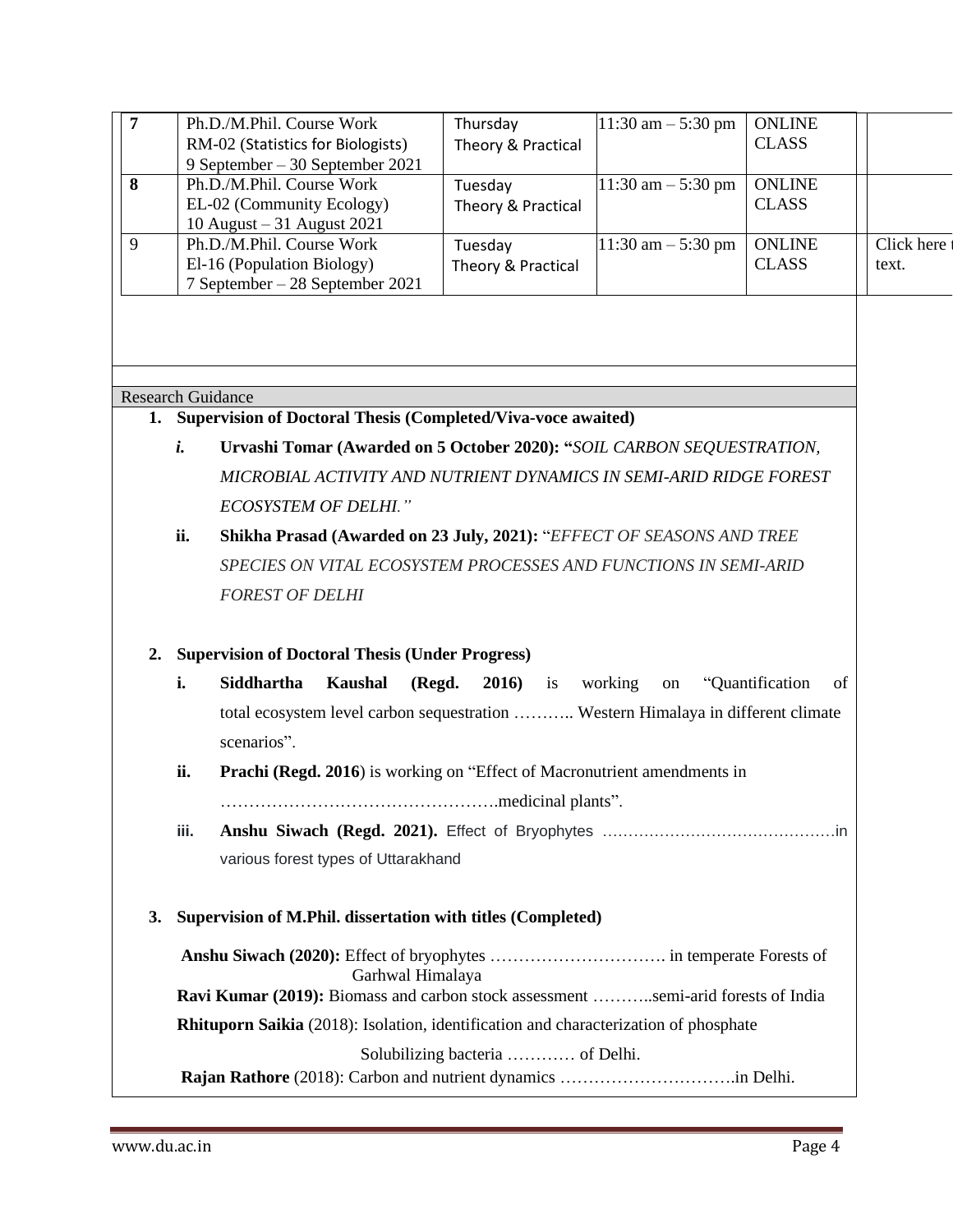**Ekta** (2014): Ecological study ……………………………………….. Ecosystem. Aftab Hassan (2014): Soil carbon pool and CO<sub>2</sub> efflux studies ....................... Ecosystem.

- **4. Supervision of M.Sc. dissertation (Completed)-------------35**
- **5. Supervision of Undergraduate and Masters Summer Internship (Completed)--------5**
- **6. Supervision of Undergraduate and Masters Summer Internship (Ongoing)-----------1**

#### Publications Profile

- Siwach, A, Kaushal, S. and Baishya,  $R^*$ . 2021. Terricolous mosses impact soil microbial biomass carbon and enzymatic activity under temperate forest types of Garhwal Himalayas. Environmental Monitoring and Assessment, Springer, 193:516, Published Online on 26 July, 2021. Impact factor 2.513 <https://doi.org/10.1007/s10661-021-09295-5>
- Siwach, A. Kaushal, S. and Baishya, R\*. 2021. Effect of Mosses on physical and chemical properties of soil in temperate forests of Garhwal Himalayas. Journal of Tropical Ecology, Cambridge University Press. 37: 126–135. Published Online on 15 July, 2021. Impact factor 1.394 <https://doi.org/10.1017/S0266467421000249>
- Kaushal, S. Siwach, A. and Baishya, R\*. 2021. Diversity, regeneration, and anthropogenic disturbance in major Indian Central Himalayan forest types: Implications for conservation (Published online on 28.05.2021), Biodiversity and Conservation, Springer. Impact factor 3.549 <https://doi.org/10.1007/s10531-021-02203-w>
- Kaushal, S. and Baishya,  $\mathbb{R}^*$ . 2021. Stand structure and species diversity regulates biomass carbon stock under major Central Himalayan forest types of India. 10:14 1-18. Ecological Processes, Springer, Impact factor 2.849.<https://doi.org/10.1186/s13717-021-00283-8>
- Prasad, S. and Baishya, R\*. 2021a. Effect of tree species and seasons on soil nitrogen transformation rates in semi-arid forest of Delhi, India (Published on 2 October 2021), VEGETOS, Springer. <https://doi.org/10.1007/s42535-021-00291-1>
- Dhyani, A\*. Baishya, R. Uniyal, P.L. and Rao. K.S. 2021. Bryophyte diversity and community composition in the gap and non-gap areas of Chakrata forest range, Uttarakhand, India. (Published online on 24 September 2021) VEGETOS, Springer[. https://doi.org/10.1007/s42535-021-00295-x](https://doi.org/10.1007/s42535-021-00295-x)
- Prasad, S. and Baishya, R\*. 2021b. Seasonal dynamics and tree-species affects soil microbial biomass carbon in semi-arid forest of India. (Accepted on 14 August 2021), International Journal of Ecology and Environmental Sciences (In Press).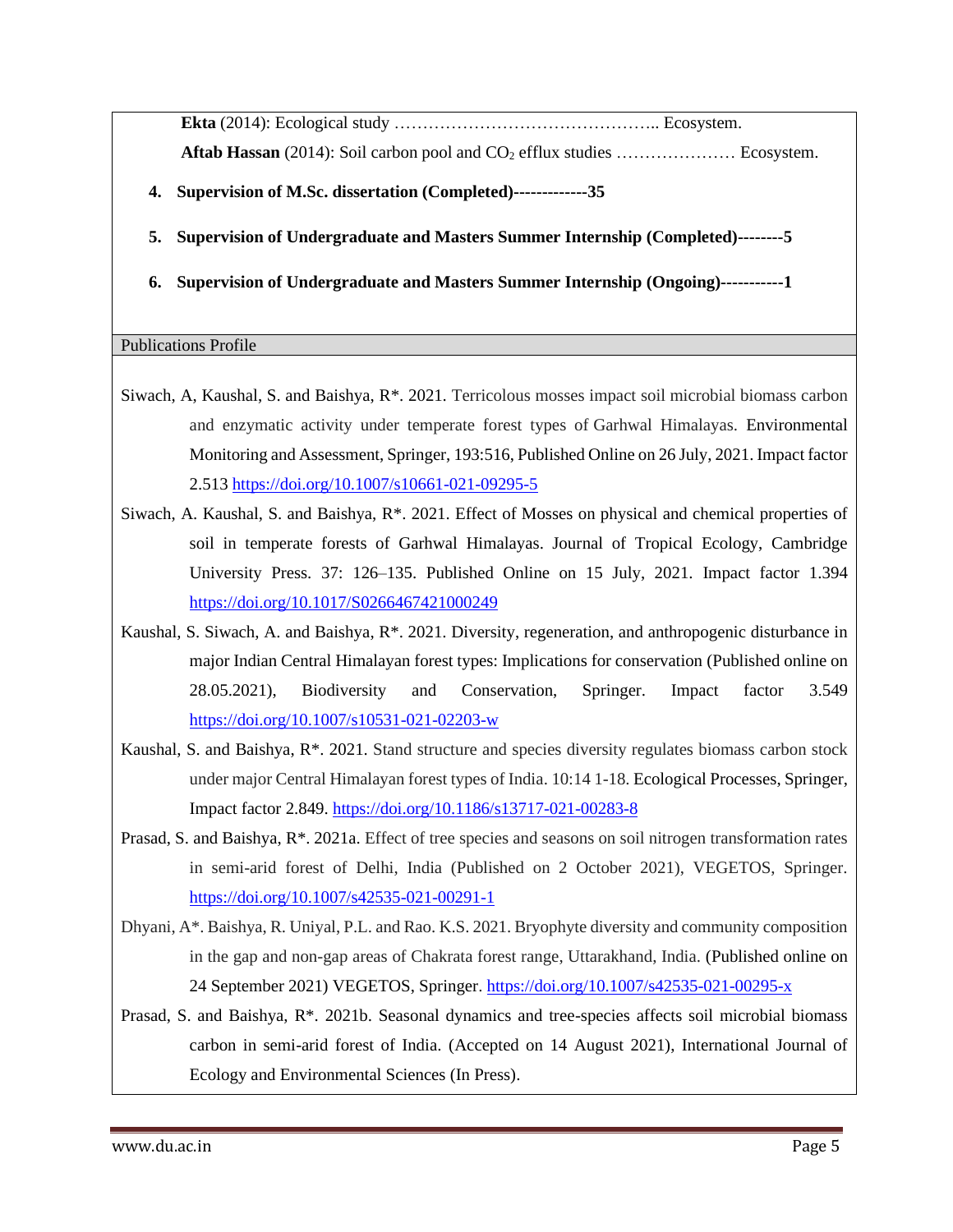- Tomar, U. and Baishya, R\*. 2020. Seasonality and moisture regime control soil respiration, enzyme activities, and soil microbial biomass carbon in a semi-arid forest of Delhi, India Ecological Processes, 9:50 Springer. Published online on 26 September, 2020. Impact factor 2.849 <https://doi.org/10.1186/s13717-020-00252-7>
- Tomar, U. and Baishya, R\*. 2019. Moisture regime influence on soil carbon stock and carbon sequestration rates in Semi-arid forest of National capital region, India. Journal of Forestry Research, Springer ISSN 1007-662X Published online on 21 September, 2019. 31(6):2323–2332 Impact factor: 2.149<https://doi.org/10.1007/s11676-019-01032-6>
- Prasad, S. and Baishya, R\*. 2019. Interactive effects of soil moisture and temperature on soil respiration under native and non-native tree species in semi-arid forest of Delhi, India. Tropical Ecology, Springer 60:252-260[. https://doi.org/10.1007/s42965-019-00028-x](https://doi.org/10.1007/s42965-019-00028-x) ISSN 0564-3295
- Saikia, R. and Baishya, R\*. 2019. Carbon sequestration as an ecosystem service: prospects of REDD+ projects in North-East India *In*: Dhall et al. (Eds) North-East India: Issues and challenges. Bookwell Publications, New Delhi pp 1-10
- Saikia, R. and Baishya, R\*. 2019. Phosphate Solubilizing Bacteria isolated from crop soils of Delhi shows mineral phosphate solubilizing ability *In*: Bikarma Singh (Ed.) *Plants for Human Survival and Medicine*, New India Publishing Agency, New Delhi.) pp. 275-282.
- Sharma, P and Baishya,  $R^*$ . 2019. Plant growth-promoting bacteria as a potent tool in amelioration of salinity stress: A Review *In*: Bikarma Singh (Ed.) Plants for Commercial Values, New India Publishing Agency, New Delhi. pp 211-227.
- Saikia, R. and Baishya, R\*. 2018. Phosphate Solubilizing Bacteria in certain agricultural crop soils of Delhi. International Journal of Plant and Environment. Vol. 4, No. 1 (January 2018): 70-75. <https://doi.org/10.18811/ijpen.v4i01.11613>
- Prasad, S and Baishya, R\*. 2017. Nitrogen Mineralization in Terrestrial Ecosystem. The Botanica 67: 61- 66.
- Kaushal, S and Baishya, R\*. 2017. Old-growth Forests as Carbon Reservoirs: A Review of Garhwal Himalayas. The Botanica 67: 97-105.
- Sharma, P and Baishya, R\*. 2017. Phosphate Solubilizing Bacteria-Assisted Salinity Tolerance in Plants: A Review. The Botanica 67: 77-83
- Tomar, U and Baishya, R\*. 2017. Land Use Changes and Soil Carbon Sequestration in Mitigation of Climate Change. The Botanica 67: 87-93.
- Saikia, R and Baishya, R\*. 2017. Mechanisms and Genetics of Mineral and Organic Phosphate Solubilization by Phosphate Solubilizing Bacteria. The Botanica 67: 47-53.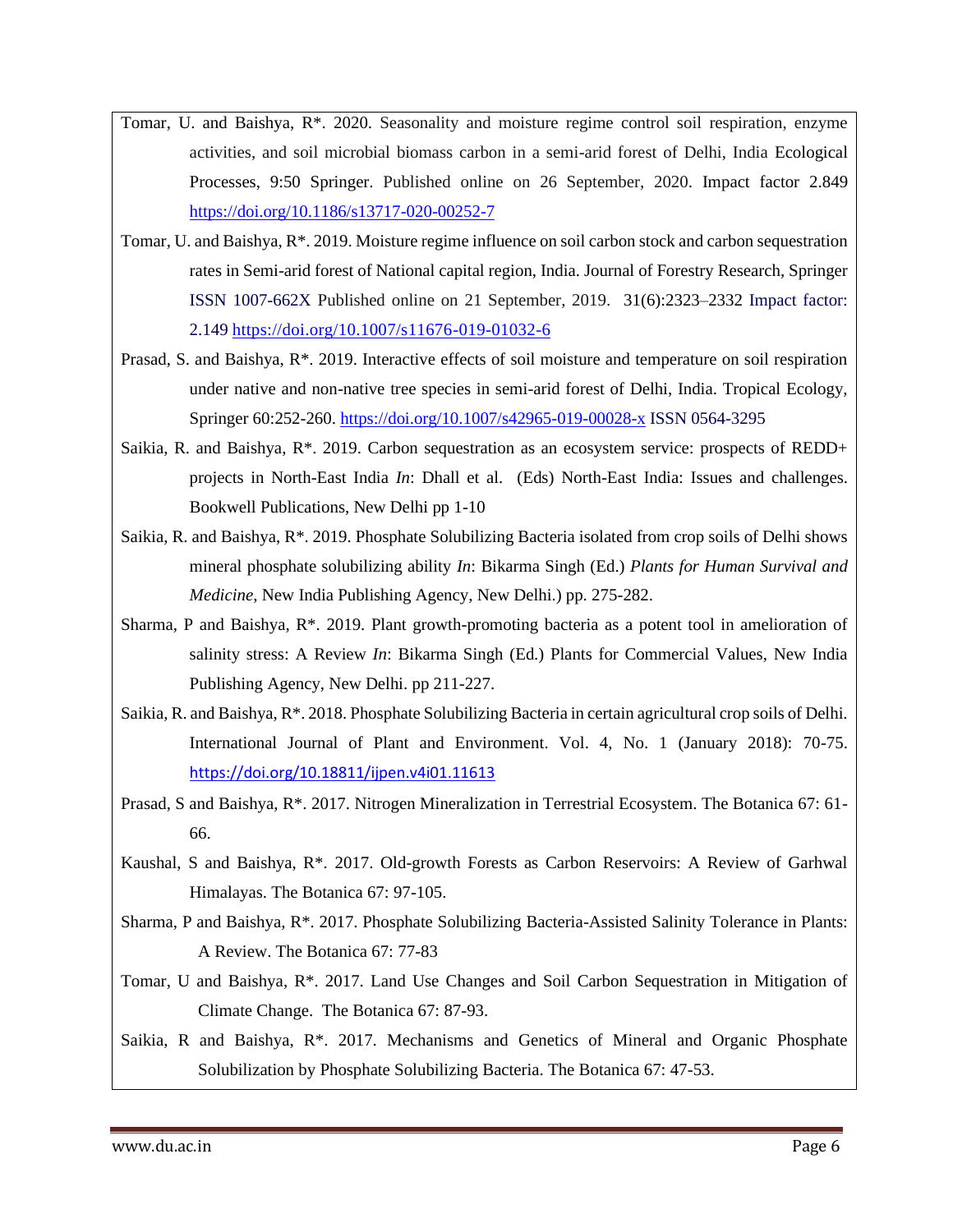- Hasan, A. & Baishya, R\*. (2016). An allometry-based approach for understanding the biomass and carbon distribution in Delhi ridge forest Ecosystem. *In: Biodiversity and Environmental Conservation* (Krishna Upadhaya ed.) pp. 14-28.
- Sharma, D and Baishya, R\*. 2016: Plant Canopy Architecture and Models: A Review. Botanica 66: 42-52.
- Baishya, R. & Barik, S.K\*. 2015. Ecosystem level carbon and net primary productivity of old-growth and regenerating humid tropical forest of North-Eastern India. *International Journal of Plant and Environment 1(1)* DOI:<http://dx.doi.org/10.18811/ijpen.v1i1.7117>
- Baishya, R. (2015). REDD<sup>+</sup> and its concerns in Indian Prospective. The *Botanica* 64 & 65:15-16.
- Baishya, R. and Barik, S.K. 2011. Estimation of tree biomass, carbon pool and net primary production of an old-growth *Pinus kesiya* Royle ex. Gordon forest in north-eastern India. *Annals of Forest Science*. 68: 727-736. Impact factor 2.58[3 https://doi.org/10.1007/s13595-011-0089-8](https://doi.org/10.1007/s13595-011-0089-8)
- Thapa, N., Upadhaya, K\*., Baishya, R. and Barik, S.K. 2011. Effect of Plantation on Plant Diversity and Soil Status of Tropical Forest Ecosystems in Meghalaya, Northeast India. *International Journal of Ecology and Environmental Sciences* 37 (1): 61-73.
- Barik, S.K\*. Lakadong, N.J., Baishya, R., Chettri, A., Das, P. Kayang, H. and Marbaniang, D. 2009. A new record of *Monotropa hypopitys* L., a mycoheterotropic plant for India*. Journal of Bombay Natural History Society* 106(1): 127-129.
- Baishya, R., Barik, S.K\*. and Upadhaya, K. 2009. Distribution pattern of aboveground biomass in natural and plantation forests of humid tropics in northeast India. *Tropical Ecology* 50(2): 295-304.
- Upadhaya, K\*., Barik, S.K., Adhikari, D., Baishya, R. and Lakadong, N.J. 2009. Regeneration ecology and population status of a critically endangered and endemic tree species (*Ilex khasiana* Purk.) in north-eastern India. *Journal of Forestry Research* 20(3): 223-228. <https://doi.org/10.1007/s11676-009-0041-z>
- Khar Lyngdoh, E. and Baishya, R. 2009. People's perception on climate change: A case study from Meghalaya *In:* Reflections of Climate Change Leaders from the Himalayas. Organized by British High Commission-New Delhi and LEAD India, pp. 115-136.

Publications in the Last one year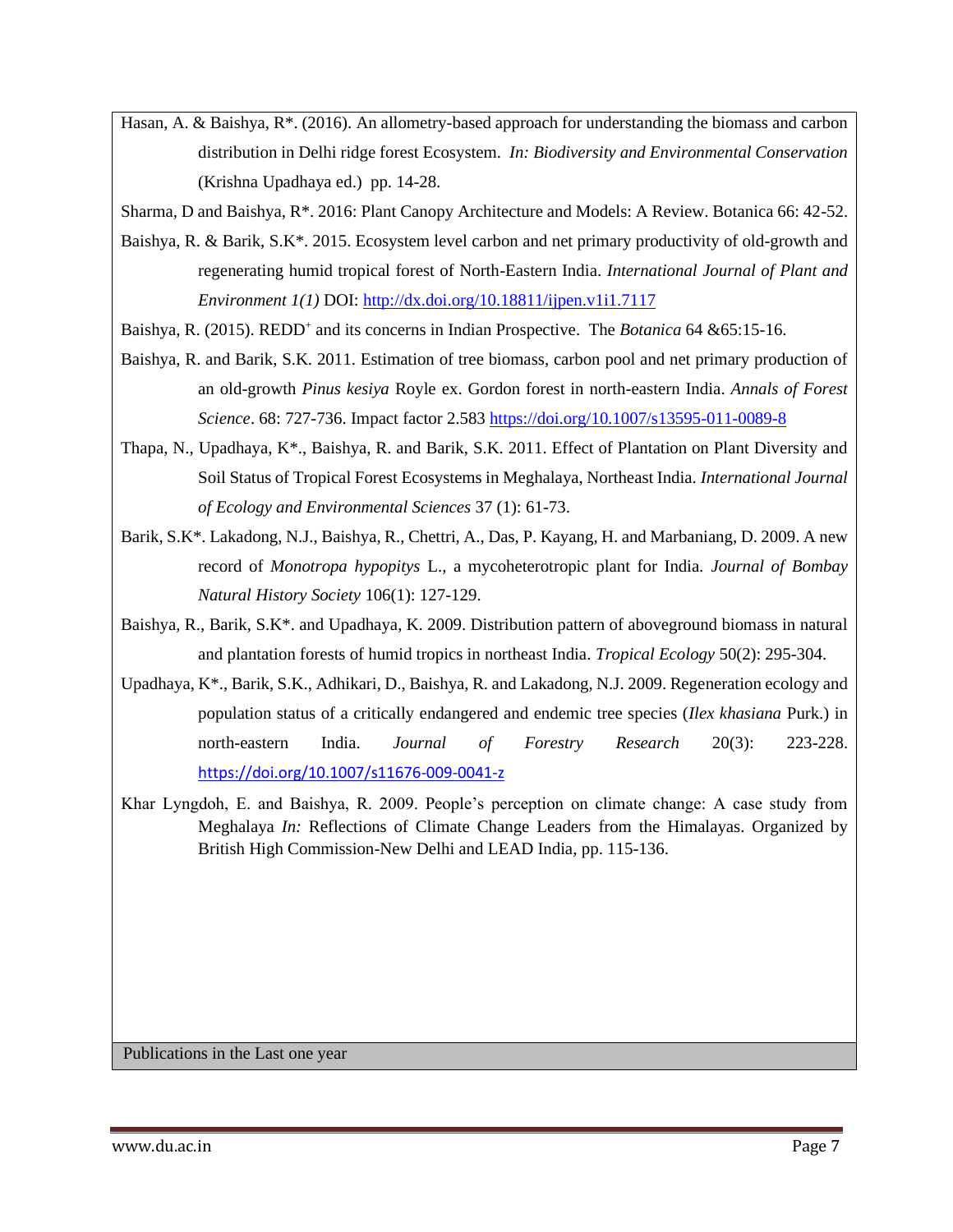- Siwach, A, Kaushal, S. and Baishya, R\*. 2021. Terricolous mosses impact soil microbial biomass carbon and enzymatic activity under temperate forest types of Garhwal Himalayas. Environmental Monitoring and Assessment, Springer, 193:516, Published Online on 26 July, 2021. Impact factor 2.513<https://doi.org/10.1007/s10661-021-09295-5>
- Siwach, A. Kaushal, S. and Baishya, R\*. 2021. Effect of Mosses on physical and chemical properties of soil in temperate forests of Garhwal Himalayas. Journal of Tropical Ecology, Cambridge University Press. 37: 126–135. Published Online on 15 July, 2021. Impact factor 1.394 <https://doi.org/10.1017/S0266467421000249>
- Kaushal, S. Siwach, A. and Baishya, R\*. 2021. Diversity, regeneration, and anthropogenic disturbance in major Indian Central Himalayan forest types: Implications for conservation (Published online on 28.05.2021), Biodiversity and Conservation, Springer. Impact factor 3.549 <https://doi.org/10.1007/s10531-021-02203-w>
- Kaushal, S. and Baishya, R\*. 2021. Stand structure and species diversity regulates biomass carbon stock under major Central Himalayan forest types of India. 10:14 1-18. Ecological Processes, Springer, Impact factor 2.849.<https://doi.org/10.1186/s13717-021-00283-8>
- Prasad, S. and Baishya, R\*. 2021a. Effect of tree species and seasons on soil nitrogen transformation rates in semi-arid forest of Delhi, India (Published on 2 October 2021), VEGETOS, Springer. <https://doi.org/10.1007/s42535-021-00291-1>
- Dhyani, A\*. Baishya, R. Uniyal, P.L. and Rao. K.S. 2021. Bryophyte diversity and community composition in the gap and non-gap areas of Chakrata forest range, Uttarakhand, India. (Published online on 24 September 2021) VEGETOS, Springer[. https://doi.org/10.1007/s42535-021-00295-x](https://doi.org/10.1007/s42535-021-00295-x)
- Prasad, S. and Baishya, R\*. 2021b. Seasonal dynamics and tree-species affects soil microbial biomass carbon in semi-arid forest of India. (Accepted on 14 August 2021), International Journal of Ecology and Environmental Sciences (In Press).
- Tomar, U. and Baishya, R\*. 2020. Seasonality and moisture regime control soil respiration, enzyme activities, and soil microbial biomass carbon in a semi-arid forest of Delhi, India Ecological Processes, 9:50 Springer. Published online on 26 September, 2020. Impact factor 2.849 <https://doi.org/10.1186/s13717-020-00252-7>

Conference Organization/ Presentations (in the last three years) ORAL and POSTER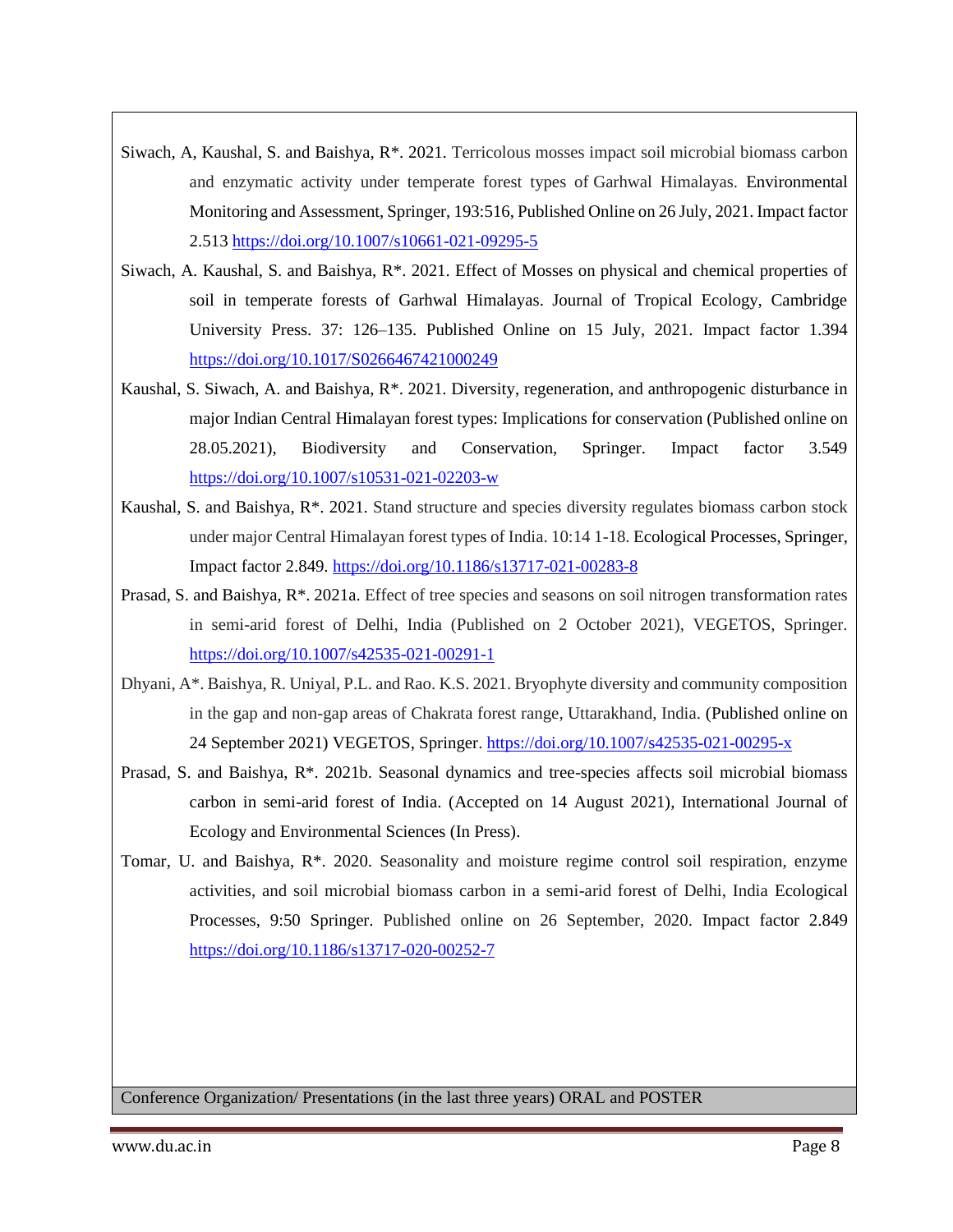#### **Invited Talks:**

- ➢ Life Sciences: Common hazards and knowhow on Laboratory safety protocols. Online Training for Technical Staff, Organized by University of Delhi, September 6-10 2021. Presented on September 8, 2021.
- ➢ Carbon Sequestration and Auditing: Methods, Scope and Prospects. Online Faculty Development Program on "Environmental Audit". Organised by DBT Star College Scheme, Kirori Mal College, University of Delhi, July 1, 2021.
- ➢ Linking Ecosystem services with sustainable development. National Webinar on Linking Ecosystem Services with Sustainable Development. Organized by Department of Botany, University of Science and Technology, Meghalaya, India, June 30, 2021.
- ➢ Biodiversity, ecology, mapping and conservation aspects of medicinal plants of North-East India. Webinar-Cum-Workshop on Prospects in Horticulture: Cultivation of Medicinal Plants in North-East India. Organized by Rajdhani College, University of Delhi, 13 March 2021.
- ➢ Culture and Traditional Communities in Management of Biodiversity and Ecosystem Services in North-East India - Special Reference to Meghalaya. International Webinar on Community, Culture & Conflict in a Globalised World. Organised by JB College (Autonomous), Jorhat, Assam, 23 January 2021.
- ➢ Technological interventions in Carbon and solid waste management. Two-day workshop on "Carbon sequestration and solid waste management-A perspective, 5-6 November 2020, Organized by DBT star college scheme, Kirori Mal College, University of Delhi.
- ➢ Online assessment of Participants in Two-day workshop on "Carbon sequestration and solid waste management-A perspective held on 11 November 2020. Organized and conducted online quiz for two-day workshop participants of DBT star college scheme, Kirori Mal College, University of Delhi.
- ➢ Trends in Climate change research: Special reference to plants and soil organized by Prakriti, the environmental society at Lady Shri Ram College for Women, University of Delhi on 5 November 2020.
- ➢ 2020. Climate change and trends in carbon sequestration research. National Seminar on "Diversity and Reproduction in Plants and Microbes: Present Scenario", Department of Botany, University of Jammu, Jammu. J&K. 7 February to 8 February 2020.
- $\geq$  2020. Territorial ecosystems (Carbon sequestration, Quantification of carbon sequestrated in terrestrial biomass). GREEN SKILL DEVELOPMENT PROGRAMME, GSDP COURSE ON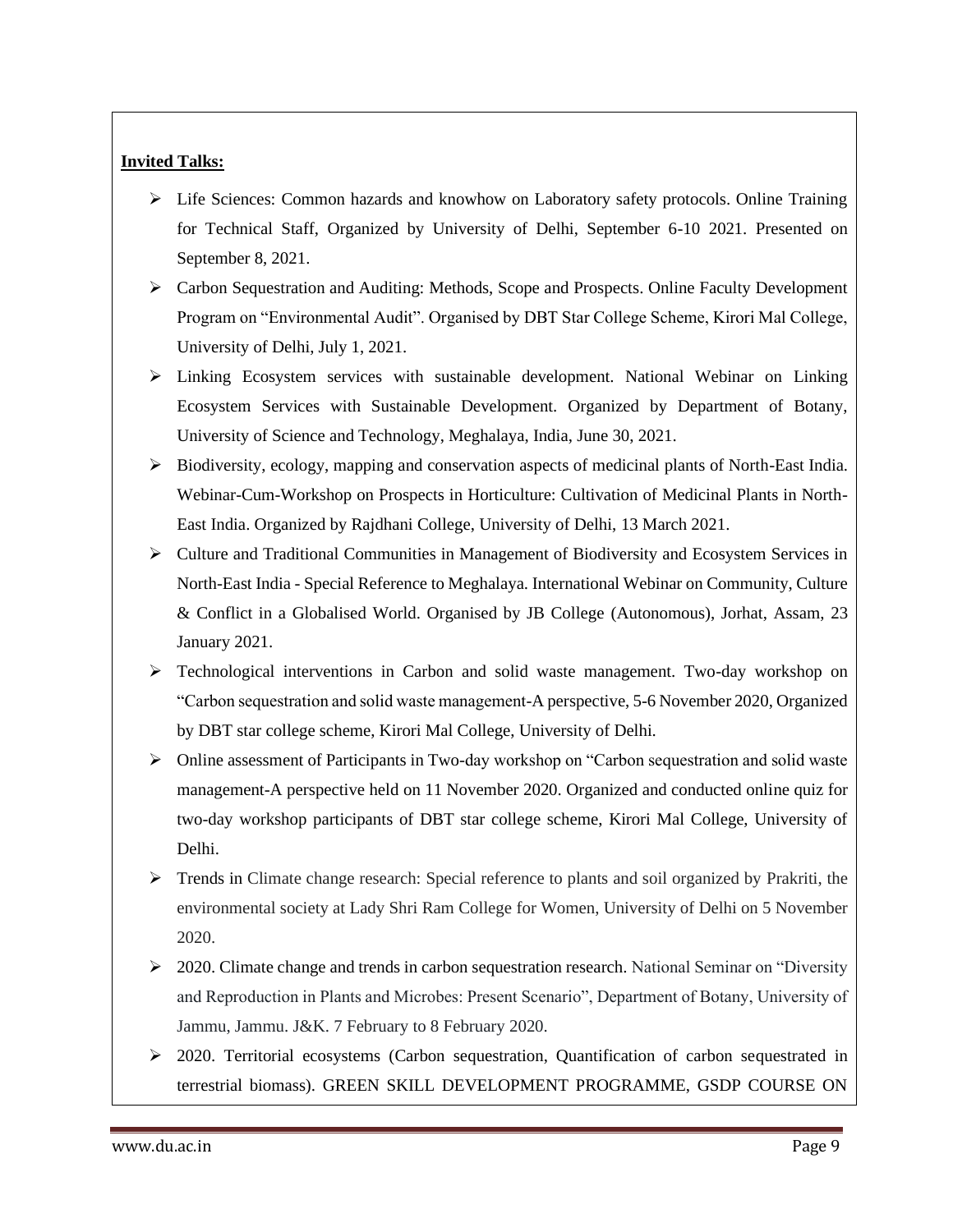VALUATION OF ECOSYSTEM GOODS & SERVICES, conducted by School of Planning and Architecture, Delhi, sponsored by MOEFCC, Govt. of India. January 31, 2020.

- ➢ Study of field Ecology: Terrestrial (Vegetation sampling, carbon estimation, floral and faunal diversity. GREEN SKILL DEVELOPMENT PROGRAMME, GSDP COURSE ON VALUATION OF ECOSYSTEM GOODS & SERVICES, conducted by School of Planning and Architecture, Delhi, sponsored by MOEFCC, Govt. of India. January 31, 2020**.**
- $\triangleright$  Climate change and trends in Carbon Sequestration research. Prakriti, the environmental society at Lady Shri Ram College for Women on 4 April 2019.
- ➢ Ecosystem Ecology. Kalindi College Botanical Society, University of Delhi on 8 October 2018.
- $\triangleright$  Carbon sequestration and REDD+ mechanism as mitigation strategies to climate change. National workshop on recent trends in plant ecophysiology, University of Jammu, Jammu, J & K on 6 March 2018.
- ➢ Carbon sequestration as an Ecosystem Service: Prospects of REDD+ projects in North-East India. October  $2<sup>nd</sup>$  &  $3<sup>rd</sup>$ , 2017 organized by Department of Anthropology, University of Delhi, India.
- ➢ Carbon Sequestration Potential of Tea Plantation in India. National Conference on Tea Culture And Science - Special Reference to Present Scenario of Indian Tea 9 April 2013 Organized By The Department of Plantation Management and Studies, Sikkim University, Gangtok –737 102, Sikkim, India.
- $\triangleright$  Climate change and the need for carbon sequestration. Acted as mentor in the DST Inspire science camp under internship scheme 17-21 December, 2013. M.C. College, Barpeta, Assam, India.

## **Papers (Oral) Presented:**

- ➢ Kaushal, S. and Baishya, R. 2021. Soil properties show variable patterns under different seasons and depth in upper-temperate and sub-alpine forest types of the Indian Central Himalayas. 5th Conference (ESDACON-2021) as '2nd World Environment Summit 2021' held on 1-3 October 2021 organized by ESDA Delhi.
- $\triangleright$  Kaushal, S. and Baishya, R. 2019. Tree species diversity, carbon stock and disturbance index in different forest types across an elevational gradient in Garhwal Himalaya, Uttarakhand India. International conference on "Advances in sustainable agriculture: Bioresources, Biotechnology and Bioeconomy" held at Mansarovar Global University, Bhopal on 29-30 November 2019.
- $\triangleright$  Baishya, R. and Barik, S.K. 2018. Ecosystem carbon pool and net primary production in a tropical matured forest of North East India. 6th International Conference on Plants and Environmental Pollution (ICPEP-6), NBRI, Lucknow, November 27-30, 2018.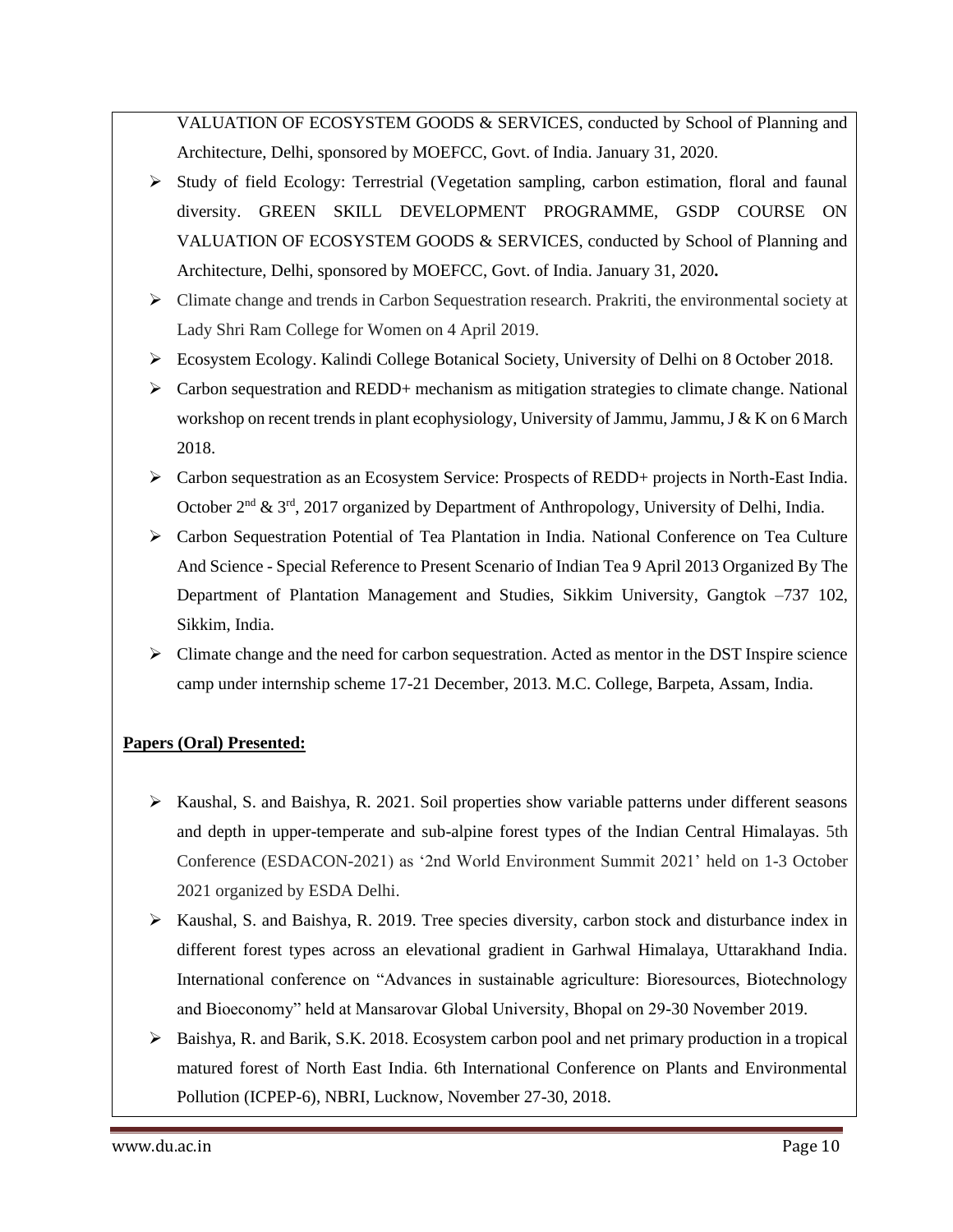- $\triangleright$  Kaushal, S and Baishya, R. 2018. Species diversity and Carbon Stock in three temperate forest types of Garhwal Himalayas, Uttarakhand – India. 6th International Conference on Plants and Environmental Pollution (ICPEP-6), NBRI, Lucknow, November 27-30, 2018.
- ➢ Baishya, R. 2017. Carbon sequestration as an ecosystem service: prospects of REDD+ projects in north-east India. National Conference on "Environment, Sustainable Development and Future Perspective in Northeast India: Emic and Etic Dynamics" 2nd - 3rd October 2017, Department of Anthropology University of Delhi, Delhi-110007
- ➢ Hasan, A and Baishya, R. Dynamics of soil organic carbon (SOC) pool with land-use change in Delhi ridge forest ecosystem. DST sponsored National Conference on Random Waste Disposal: Socioecological impacts and concern. Mohammad Ali Jauhar University, Raipur, UP, India. 12 January 2014.
- ➢ Baishya, R., Kamei, J. and Barik, S.K. Carbon dynamics of tree species in a tropical and subtropical forest ecosystem of Meghalaya. *National Symposium on frontiers in biocomplexity and biodiversities of plants. March 14-15, 2008. CAS in Botany, NEHU, Shillong-22.*

#### **Papers (Poster) Presented:**

- ➢ Tontang, T, Kaushal, S, Sharma, P. and Baishya, R. 2020. Determinative studies over physicochemical properties of three different types of water treatment plants in Delhi NCR, India. National Online Conference on 'Global Water Congress 2020' (E-Conference) on 2<sup>nd</sup> -4<sup>th</sup> October 2020 organized by Environment and Social Development Association (ESDA) in collaboration with CSIR-National Environmental Engineering Research Institute (NEERI), Dr. Bhim Rao Ambedkar College, University of Delhi, GRC India, GD Goenka University Gurugram, Amity University Gurugram, CPCB Alumni Association, Indian Water Works Association Mumbai and MSME Chamber of Commerce and Industry of India and other eminent institutions.
- ➢ Rai, R. Sharma, P. Kaushal, S. and Baishya. R. 2020. Effective phytoremediation of some Polluted water samples from Delhi NCR by *Pontederia crassipes*(Mart.) – A sustainable approach. National Online Conference on 'Global Water Congress 2020' (E-Conference) on 2<sup>nd</sup> - 4<sup>th</sup> October 2020 organized by Environment and Social Development Association (ESDA) in collaboration with CSIR-National Environmental Engineering Research Institute (NEERI), Dr. Bhim Rao Ambedkar College, University of Delhi, GRC India, GD Goenka University Gurugram, Amity University Gurugram, CPCB Alumni Association, Indian Water Works Association Mumbai and MSME Chamber of Commerce and Industry of India and other eminent institutions.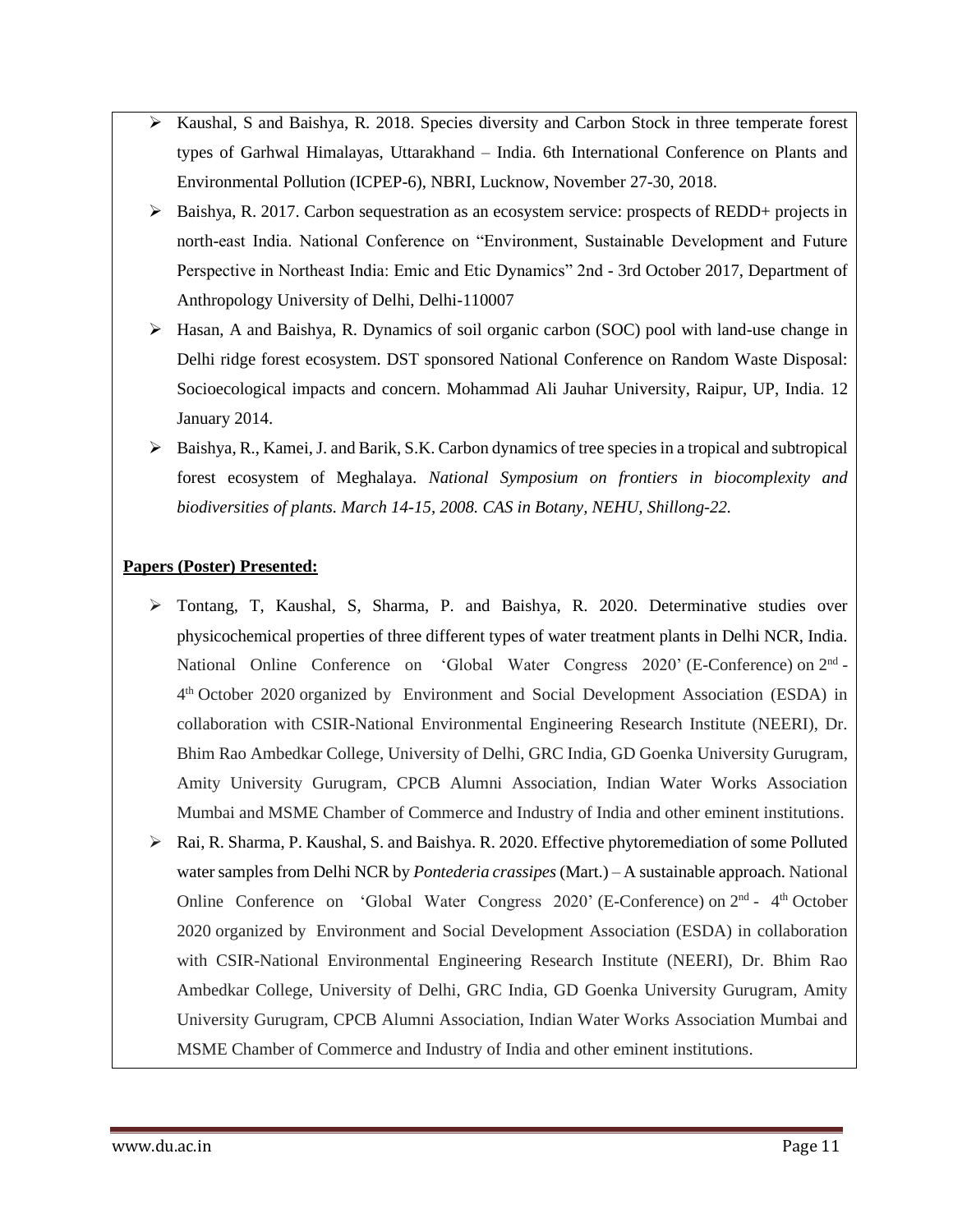- ➢ Kaushal, S and Baishya, R. **2020**. Assessment of Soil Regulatory Ecosystem Services under two Himalayan Moist Temperate Forests. National Online Conference on Environment, human health and sustainable development goals and World Environment Day 2020 celebration held on **5-6 June 2020** organized by Environment and Social Development Association (ESDA) Delhi in association with GRC India, CSIR-NEERI, BRAC-Delhi University, Amity University Haryana, GD Goenka University Gurugram and Dr RML Avadh University Ayodhya.
- ➢ Sharma, P. and Baishya, R. **2020**. Mycorrhizal inoculant and Macronutrient amendments improves Growth, Photosynthetic Efficiency and Physiological parameters in *Catharanthus roseus* (L.) G. Don under Salinity stress conditions. National Online Conference on Environment, human health and sustainable development goals and World Environment Day 2020 celebration held on **5-6 June 2020** organized by Environment and Social Development Association (ESDA) Delhi in association with GRC India, CSIR-NEERI, BRAC-Delhi University, Amity University Haryana, GD Goenka University Gurugram and Dr RML Avadh University Ayodhya.
- ➢ Sharma, P. and Baishya, R. 2019. N, P, K and Mycorrhizal based bio-fertilizers affects Plant growth, Photosynthetic Efficiency, Lipid peroxidation and Proline content in *Catharanthus roseus* (L.) G. Don under salt stress Conditions. International conference on "Advances in sustainable agriculture: Bioresources, Biotechnology and Bioeconomy" held at Mansarovar Global University, Bhopal on 29-30 November, 2019
- $\triangleright$  Siwach, A., Kaushal, S. and Baishya, R. 2019. Understanding the effect of Bryophytic cover on physico-chemical properties of soil in an old growth temperate forest in Garhwal Himalaya, Uttarakhand. National Seminar on 'Biodiversity: Issues challenges and opportunities' CCS Haryana Agricultural University, Hisar, India, July 16-17, 2019.
- $\triangleright$  Kumar, R. and Baishya, R. 2019. Biomass and Carbon stock estimation using forest inventory and remote sensing date in temperate forests of India. International conference on Global environmental challenges Human health and sustainable development. Organised by ESDACON at JNU, Delhi 11-13 January, 2019.
- ➢ Saikia, R. and Baishya, R. 2017. Characterization of Phosphate Solubilizing Bacteria (PSB) isolated from agricultural crop soils of floodplains of Yamuna, Delhi. 86<sup>th</sup> Conference of Society of Biological Chemists. Emerging Discoveries in Health and Agricultural Sciences, School of Life Science, JNU during 16th -19th November, 2017
- ➢ Saikia, R. and Baishya, R. 2017. Use of Phosphate Solubilizing Bacteria as a potent biofertilizer in agriculture. XXVII Annual conference of Indian Association for Angiosperm Taxonomy & International Symposium on "plant systematics: priorities and challenges", held in Department of Botany, University of Delhi during 10-12 November 2017.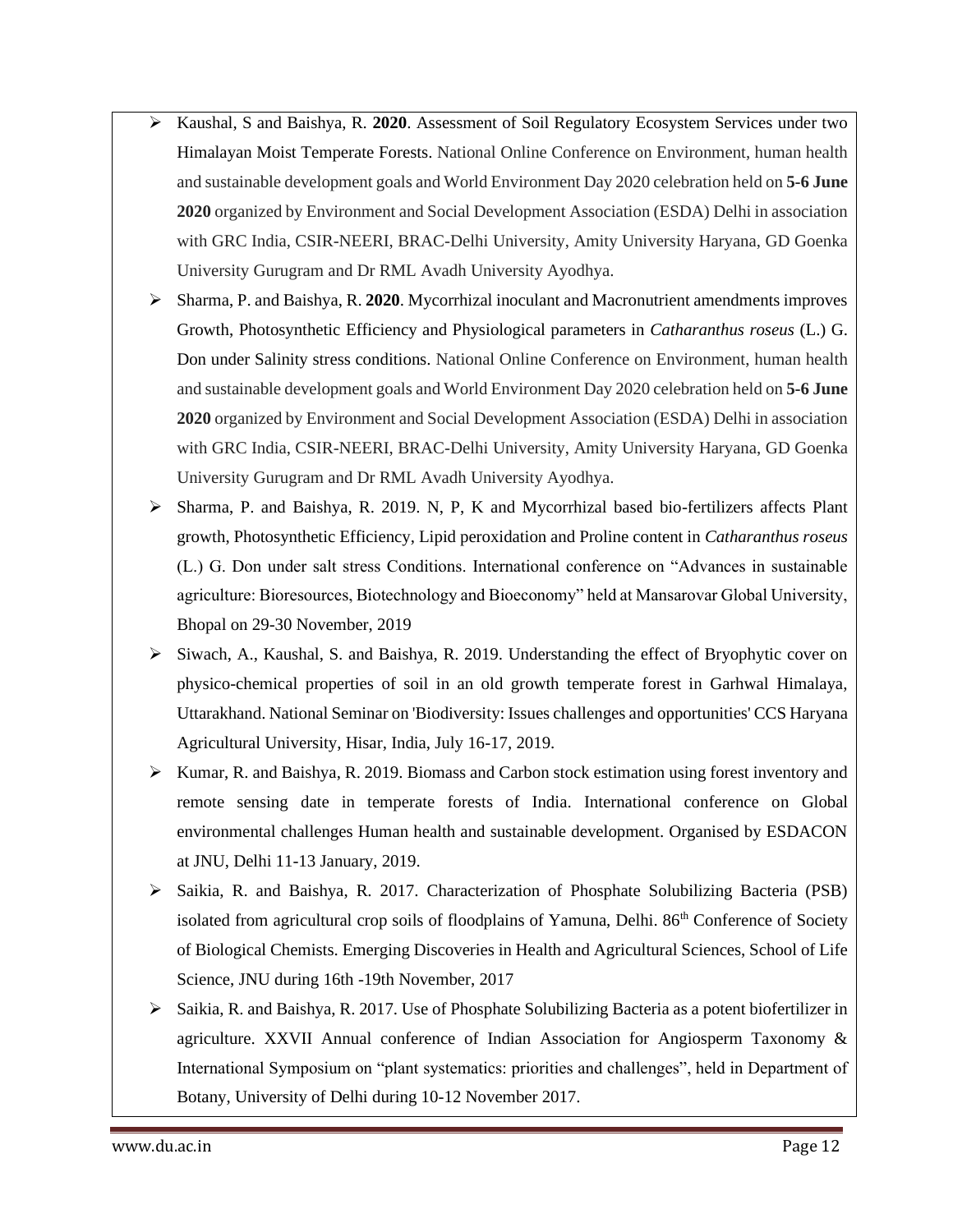- ➢ Tomar, U. and Baishya, R. 2017. Seasonal Dynamics of Soil Respiration and its Dependence on Temperature and Moisture in Semi-Arid Forest Ecosystem of Delhi, NCT. XXVII Annual conference of Indian Association for Angiosperm Taxonomy & International Symposium on "plant systematics: priorities and challenges", held in Department of Botany, University of Delhi during 10-12 November 2017.
- ➢ Prasad, S. and Baishya, R. 2017. Impact of climatic factors on soil nitrogen mineralization rates across native and non-native tree species of Delhi-ridge. XXVII Annual conference of Indian Association for Angiosperm Taxonomy & International Symposium on "plant systematics: priorities and challenges", held in Department of Botany, University of Delhi during 10-12 November 2017.
- ➢ Tomar, U. and Baishya, R. 2016. Effect of different moisture regimes on soil carbon pool in semiarid ridges of Delhi, NCT. *Young Ecologist Talk and Interact (YETI.* Amity University Campus, Sec-125, Noida, U.P-201301 held on 19 January 2016.
- ➢ Prasad, S. and Baishya, R. 2016. Seasonal variation in nitrogen mineralization under two tree species of semi-arid region of North-India. *Young Ecologist Talk and Interact (YETI.* Amity University Campus, Sec-125, Noida, U.P-201301 held on 19 January 2016.
- ➢ Tomar, U. and Baishya, R. 2016. Effect of different moisture regimes on the pool size of soil carbon and microbial biomass carbon in semi-arid ridges of Delhi. Society for Plant Research (VEGETOS) and Department of Botany, University of Delhi held in Department of Botany, University of Delhi,  $5 - 7$ <sup>th</sup> February 2016.
- ➢ Prasad, S. and Baishya, R. 2016. Effect of native and non-native tree species on vital ecosystem functions and processes under semi-arid region of North-India. Society for Plant Research (VEGETOS) and Department of Botany, University of Delhi held in Department of Botany, University of Delhi,  $5 - 7<sup>th</sup>$  February 2016.

Research Projects (Major Grants/Research Collaboration)

- **1.** Institution of Eminence (IoE) Faculty Research programme Grant (2021-22) as Principal Investigator.
- **2.** Institution of Eminence (IoE) Faculty Research programme Grant (2020-21) as Principal Investigator.
- **3.** A biotechnological approach to……………. in Himalayas in response to changing climate (All India coordinated research project) 2019-2022. Funding Agency DBT, Co-Principal Investigator.
- **4.** Quantifying the total ecosystem level carbon sequestration potential…………………………………in Uttarakhand, Western Himalaya in different climate scenarios.

(2017-2021) (Completed). Funding Agency SERB, Principal Investigator.